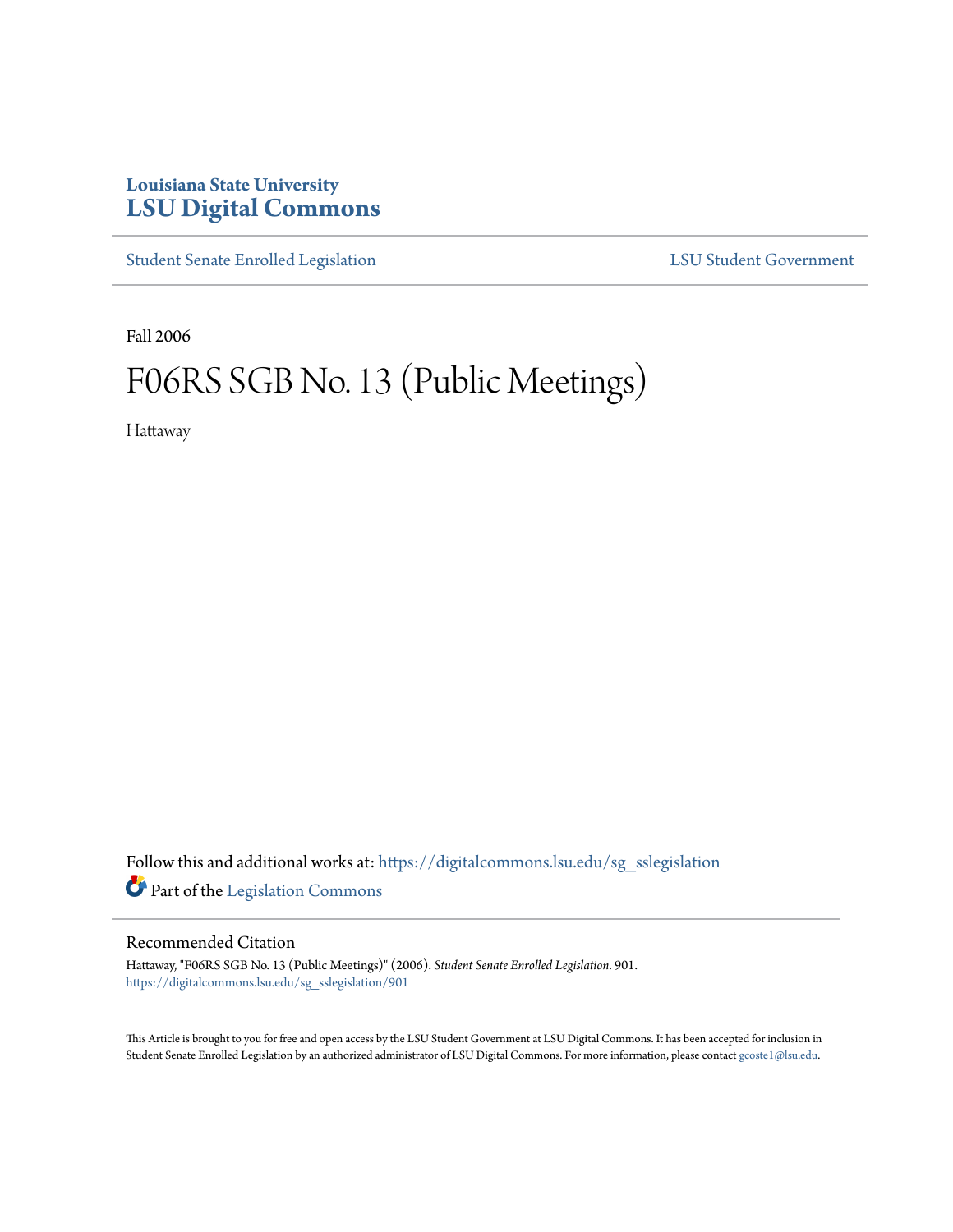| STUDENT GOVERNMENT                                                                                                                                                                         | <b>ENROLLED</b>                                                                                                                |  |  |
|--------------------------------------------------------------------------------------------------------------------------------------------------------------------------------------------|--------------------------------------------------------------------------------------------------------------------------------|--|--|
| LOUISIANA STATE UNIVERSITY                                                                                                                                                                 |                                                                                                                                |  |  |
| <b>STUDENT SENATE</b>                                                                                                                                                                      |                                                                                                                                |  |  |
| <b>FO6RS</b>                                                                                                                                                                               |                                                                                                                                |  |  |
| <b>SGB No. 13</b>                                                                                                                                                                          |                                                                                                                                |  |  |
| <b>SENATOR HATTAWAY</b><br>$\mathbf{B} \mathbf{Y}$ :                                                                                                                                       |                                                                                                                                |  |  |
|                                                                                                                                                                                            | <b>A BILL</b>                                                                                                                  |  |  |
|                                                                                                                                                                                            |                                                                                                                                |  |  |
|                                                                                                                                                                                            | TO AMEND ARTICLE VII OF THE STUDENT GOVERNMENT BYLAWS AND PROVIDE FOR<br><b>RELATED MATTERS.</b>                               |  |  |
| PARAGRAPH 1:                                                                                                                                                                               | THEREFORE, BE IT ENACTED BY THE STUDENT<br>GOVERNMENT OF LOUISIANA STATE UNIVERSITY<br>AND AGRICULTURAL AND MECHANICAL COLLEGE |  |  |
|                                                                                                                                                                                            | Article VII: Records Management-Public Records,                                                                                |  |  |
|                                                                                                                                                                                            |                                                                                                                                |  |  |
|                                                                                                                                                                                            | Management, & Meetings                                                                                                         |  |  |
| <b>SECTION 1.</b>                                                                                                                                                                          | Review of Legislative, Executive, and Judicial records                                                                         |  |  |
|                                                                                                                                                                                            | Each Year the Speaker, President, and Chief Justice shall review the records of each                                           |  |  |
|                                                                                                                                                                                            | branch of the Student Government -- with each being responsible for the branch in which they                                   |  |  |
|                                                                                                                                                                                            | serve -- to determine which of the records are no longer current. All records of over two (2) years                            |  |  |
|                                                                                                                                                                                            | of age shall be deemed no longer current.                                                                                      |  |  |
|                                                                                                                                                                                            |                                                                                                                                |  |  |
| <b>SECTION 2.</b>                                                                                                                                                                          | Non-current records delivered to the LSU Archives                                                                              |  |  |
| All records, which are no longer current, shall be delivered to the LSU Archives, unless their                                                                                             |                                                                                                                                |  |  |
|                                                                                                                                                                                            | presence is deemed necessary by one of the officials mentioned in Section 1 of this Article.                                   |  |  |
| <b>SECTION 3.</b>                                                                                                                                                                          | Student Government records declared public records                                                                             |  |  |
|                                                                                                                                                                                            | All records of the Student Government are hereby declared to be public records.                                                |  |  |
|                                                                                                                                                                                            |                                                                                                                                |  |  |
| <b>SECTION 4.</b>                                                                                                                                                                          | Public Records, definition                                                                                                     |  |  |
| The LSU A&M Student Government and its entities or any entity, club, student                                                                                                               |                                                                                                                                |  |  |
| organization, or department that received any amount of money from Student Government and its                                                                                              |                                                                                                                                |  |  |
| entities or receives money through a student fee referenda sponsored or provided for under the                                                                                             |                                                                                                                                |  |  |
| LSU Student Government Constitution shall abide by Title 44 of the Louisiana Revised Statues in                                                                                            |                                                                                                                                |  |  |
| all matters pertaining to Public Records. Failure to abide by Title 44 will result in the nullification                                                                                    |                                                                                                                                |  |  |
| of allocated of monies.                                                                                                                                                                    |                                                                                                                                |  |  |
| <b>SECTION 5.</b>                                                                                                                                                                          | <b>Document Notation</b>                                                                                                       |  |  |
|                                                                                                                                                                                            | If the University Courts provide interpretations to any document in the Student                                                |  |  |
| Government pursuant to their power under Article IV, Section 5 of the Constitution, A notation                                                                                             |                                                                                                                                |  |  |
| shall be inserted within the applicable section of the document to say "See court case caption and                                                                                         |                                                                                                                                |  |  |
|                                                                                                                                                                                            | Docket Number for interpretation of this provision. The Chief Justice shall notify the Speaker of                              |  |  |
|                                                                                                                                                                                            | the Senate of such notation in writing within one week of the final written majority opinion.                                  |  |  |
|                                                                                                                                                                                            |                                                                                                                                |  |  |
| <b>SECTION 6.</b>                                                                                                                                                                          | <b>Meetings</b>                                                                                                                |  |  |
| The LSU A&M Student Government and its entities or any entity, club, student organization, or                                                                                              |                                                                                                                                |  |  |
| department that received any amount of money from Student Government and its entities or<br>receives money through a student fee referenda sponsored or provided for under the LSU Student |                                                                                                                                |  |  |
| Government Constitution shall abide by Title 42 of the Louisiana Revised Statutes in all matters                                                                                           |                                                                                                                                |  |  |
| pertaining to Public Meetings insofar as all meetings relating to that which is being funded                                                                                               |                                                                                                                                |  |  |
| or the funds themselves are considered. Failure to abide by Title 42 will result in the                                                                                                    |                                                                                                                                |  |  |
|                                                                                                                                                                                            | nullification of allocated monies.                                                                                             |  |  |
|                                                                                                                                                                                            |                                                                                                                                |  |  |
|                                                                                                                                                                                            |                                                                                                                                |  |  |
| <b>PARAGRAPH 2:</b>                                                                                                                                                                        | THIS BILL SHALL TAKE EFFECT UPON PASSAGE BY A TWO-THIRDS                                                                       |  |  |
|                                                                                                                                                                                            | VOTE OF THE LSU STUDENT SENATE AND SIGNATURE BY THE                                                                            |  |  |
|                                                                                                                                                                                            | PRESIDENT, UPON LAPSE OF TIME FOR PRESIDENTIAL ACTION, OR                                                                      |  |  |